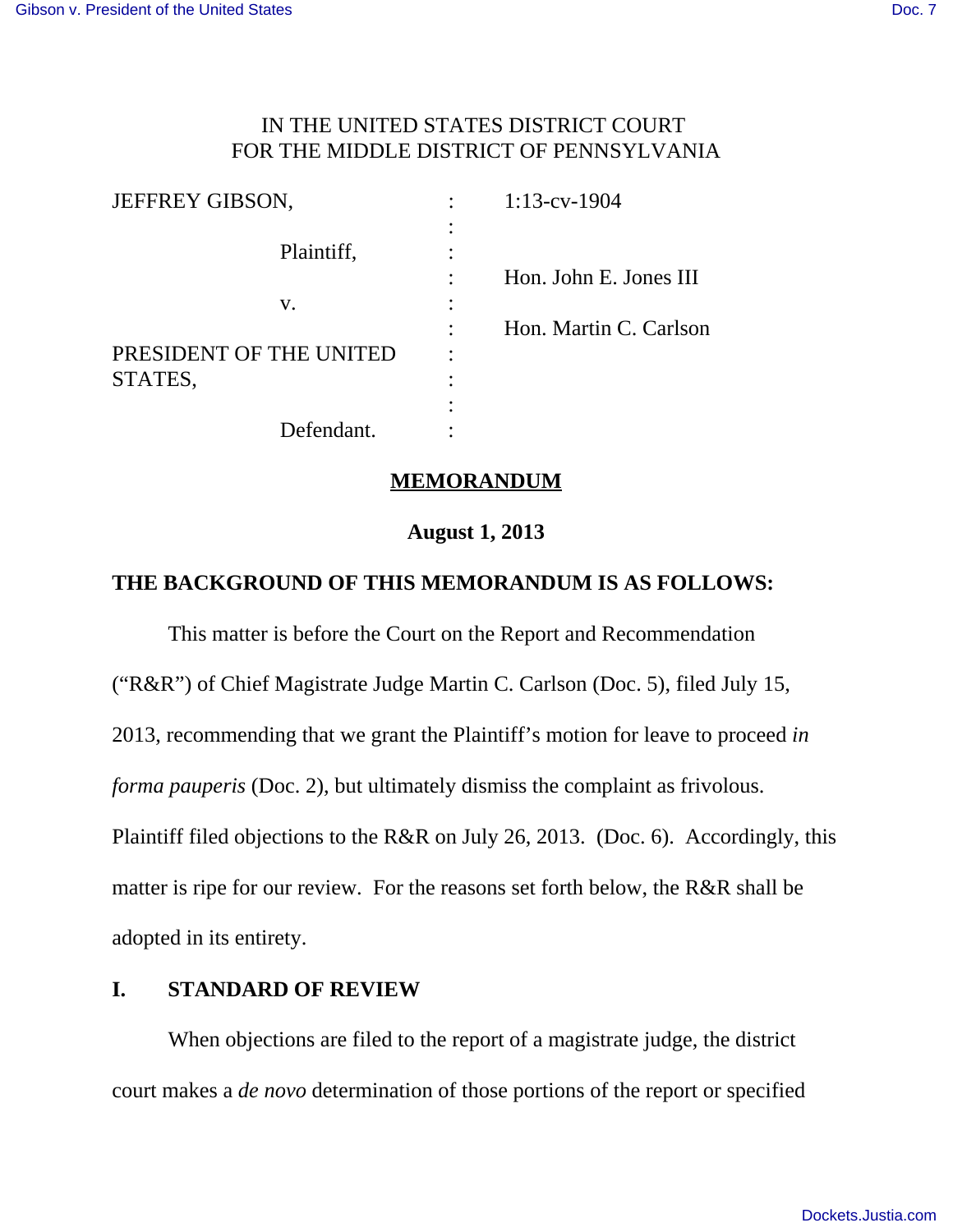proposed findings or recommendations to which objections are made. 28 U.S.C. § 636(b)(1); *United States v. Raddatz*, 447 U.S. 667, 674-75 (1980). The court may accept, reject, or modify, in whole or in part, the magistrate judge's findings or recommendations. *Id.* Although the standard of review is *de novo*, 28 U.S.C. § 636(b)(1) permits whatever reliance the district court, in the exercise of sound discretion, chooses to place on a magistrate judge's proposed findings and recommendations. *Raddatz*, 447 U.S. at 674-75; *see also Mathews v. Weber*, 423 U.S. 261, 275 (1976); *Goney v. Clark*, 749 F.2d 5, 7 (3d Cir. 1984). The Court's examination of this case confirms the Magistrate Judge's determinations.

#### **II. FACTUAL BACKGROUND**

*Pro se* Plaintiff Jeffrey Gibson filed this matter (Doc. 1) and a Motion for Leave to Proceed *in forma pauperis* on July 12, 2013. (Doc.2). Within his pleading, Plaintiff claims the President of the United States has misused the power of his office through various presidential orders. (Doc. 1). Plaintiff seeks an order on behalf of himself "invoking U.S. constitutional martial status," and issuance of a "Declaration of Independence Citizen Warrant."<sup>1</sup> *Id*. For the reasons that follow, we shall adopt the Magistrate Judge's recommendation that the Plaintiff's motion

<sup>1</sup>Constitutional Marshal Status is unknown in the laws of the United States, though it has been raised by Plaintiff Gibson in many of the 28 actions filed by Gibson in federal court. (Doc. 5, pages 1-2). A Declaration of Independence Citizen Warrant is similarly absent from such laws.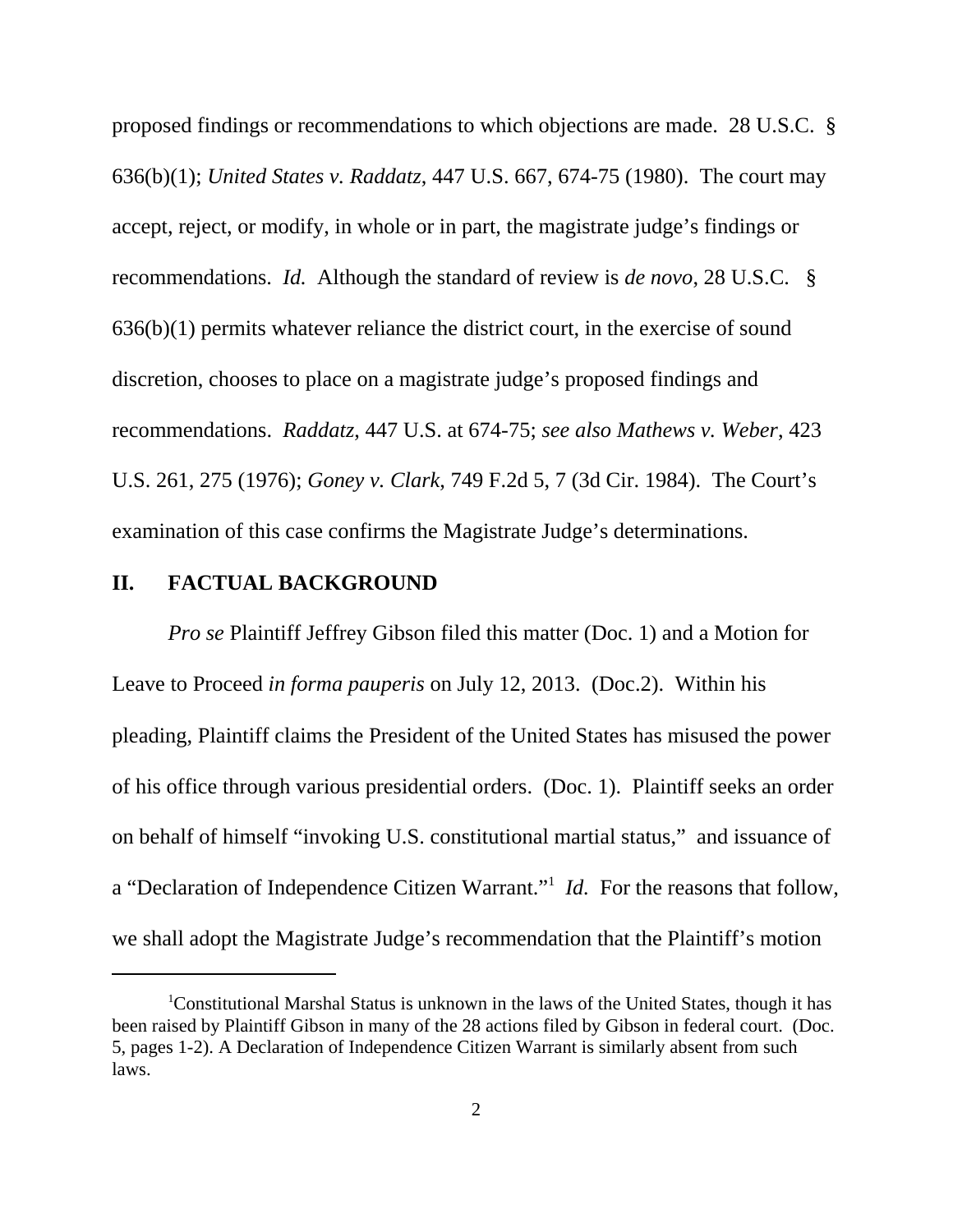for leave to proceed *in forma pauperis* be granted, (Doc. 5), however, the complaint shall be dismissed as frivolous.

#### **III. DISCUSSION**

We are obligated to review *pro se* complaints brought by plaintiffs given leave to proceed *in forma pauperis* pursuant to 28 U.S.C. §1915A. Under §1915A, the court shall dismiss the complaint if it is "frivolous, malicious, or fails to state a claim upon which relief may be granted". 28 U.S.C. §1915A(b)(1). The statutory text of §1915A echoes Federal Rules of Civil Procedure Rule 12(b)(6), which states that a complaint should be dismissed for "failure to state a claim upon which relief can be granted." Fed. R. Civ. P. 12(b)(6). To bring a legally sufficient complaint, a plaintiff must show, based on factual allegations accepted to be true, that he is plausibly entitled to relief, through a "short and plain" statement of a cause of action. See *Bell Atlantic Corp. V. Twombly*, 550 U.S. 544, 555 (2007); *Ashcroft v. Iqbal*, 556 U.S. 662, 679 (2009); Fed. R. Civ. P. 8(a). Factual allegations must be sufficient to raise the right to relief above a speculative level; conclusions, labels and a bare recitation of the elements is insufficient. *Twombly*, at 555.<sup>2</sup>

<sup>&</sup>lt;sup>2</sup>The Magistrate Judge provides a thorough discussion of the Standard of Review applied to 28 U.S.C. §1915A, Rule 12(b)(6) and Rule 8(a) at pages 2 to 6 of his report. Thus we have only highlighted the Rule's threshold requirements herein.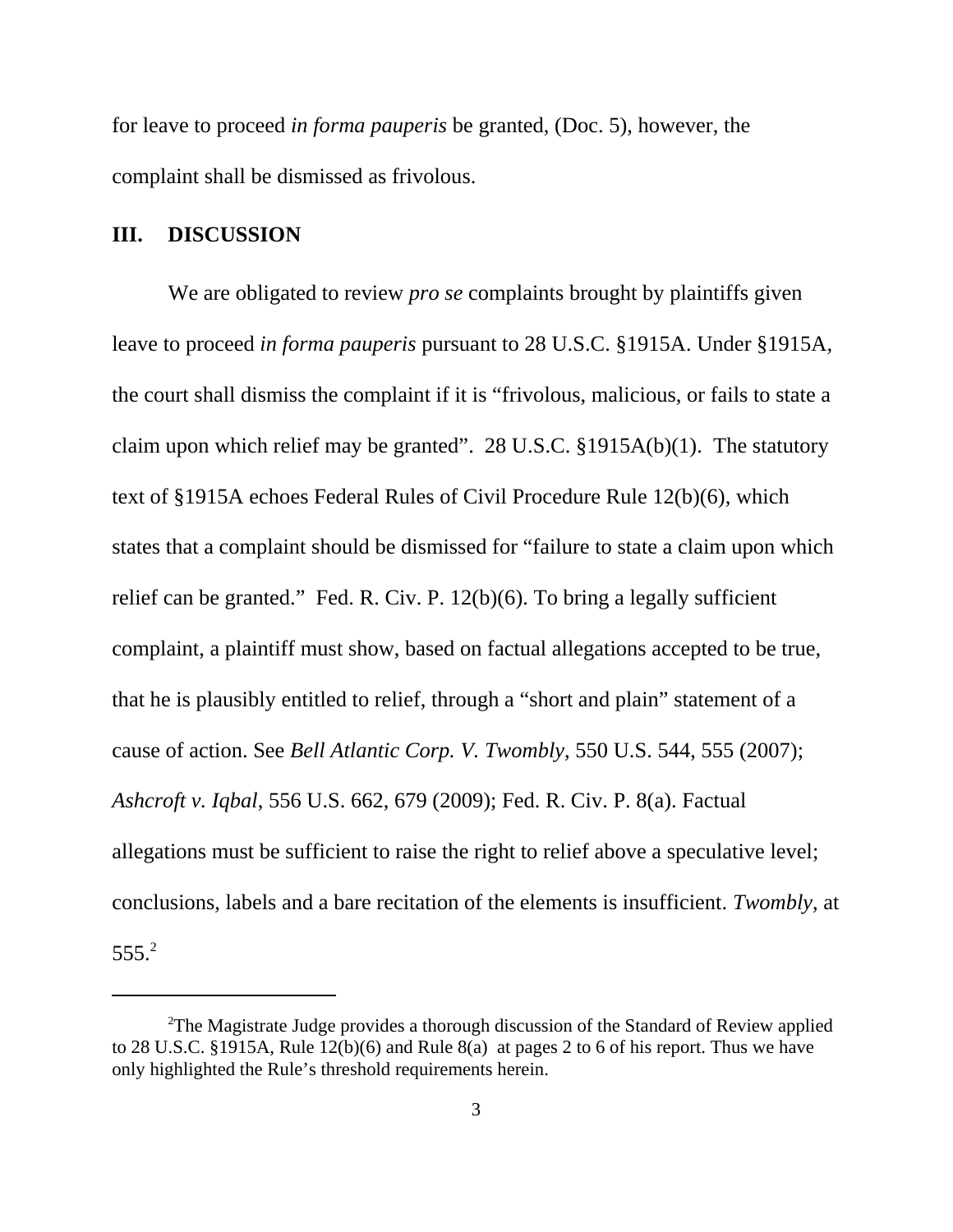Plaintiff's claim fails here for a variety of reasons, each independently sufficient to dismiss the complaint. A complaint is subject to dismissal if the cause of action is reliant on "fantastical or delusional scenarios." *Neitzke v. Williams*, 490 U.S. 319, 328 (1989); *DeGrazia v. F.B.I.*, 316 F. App'x 172, 173 (3d Cir. 2009). Plaintiff's invocation of "constitutional marshal status" and his sought relief of a "Declaration of Independence Citizen Warrant" are quite obviously grounded more in the fantasy than reality. (Doc.1). Plaintiff's complaint must additionally be dismissed for lack of subject matter jurisdiction under Federal Rule of Civil Procedure 12(b)(1). Plaintiff's allegations are "so attenuated and unsubstantial as to be absolutely devoid of merit,...wholly insubstantial,...obviously frivolous.." and must be dismissed under Rule 12(b)(1). *Hagans v. Lavine*, 415 U.S. 528, 536-38 (1974). Finally, Plaintiff's complaint does not meet the touchstones of Federal Rule of Civil Procedure Rule 8(2)(a), which requires a "short and plain statement of the claim showing that the pleader is entitled to relief." Fed. R. Civ. P. 8(2)(a). Plaintiff's complaint is largely unintelligible and incomprehensible, and a dismissal of the complaint is clearly appropriate. *See Stephanatos v. Cohen*, 236 F. App'x 785, 787 (3d Cir. 2007). Furthermore, Plaintiff's complaint must be dismissed as it is so unclear, that the Defendant would have "to guess what of the many things discussed constituted [a cause of